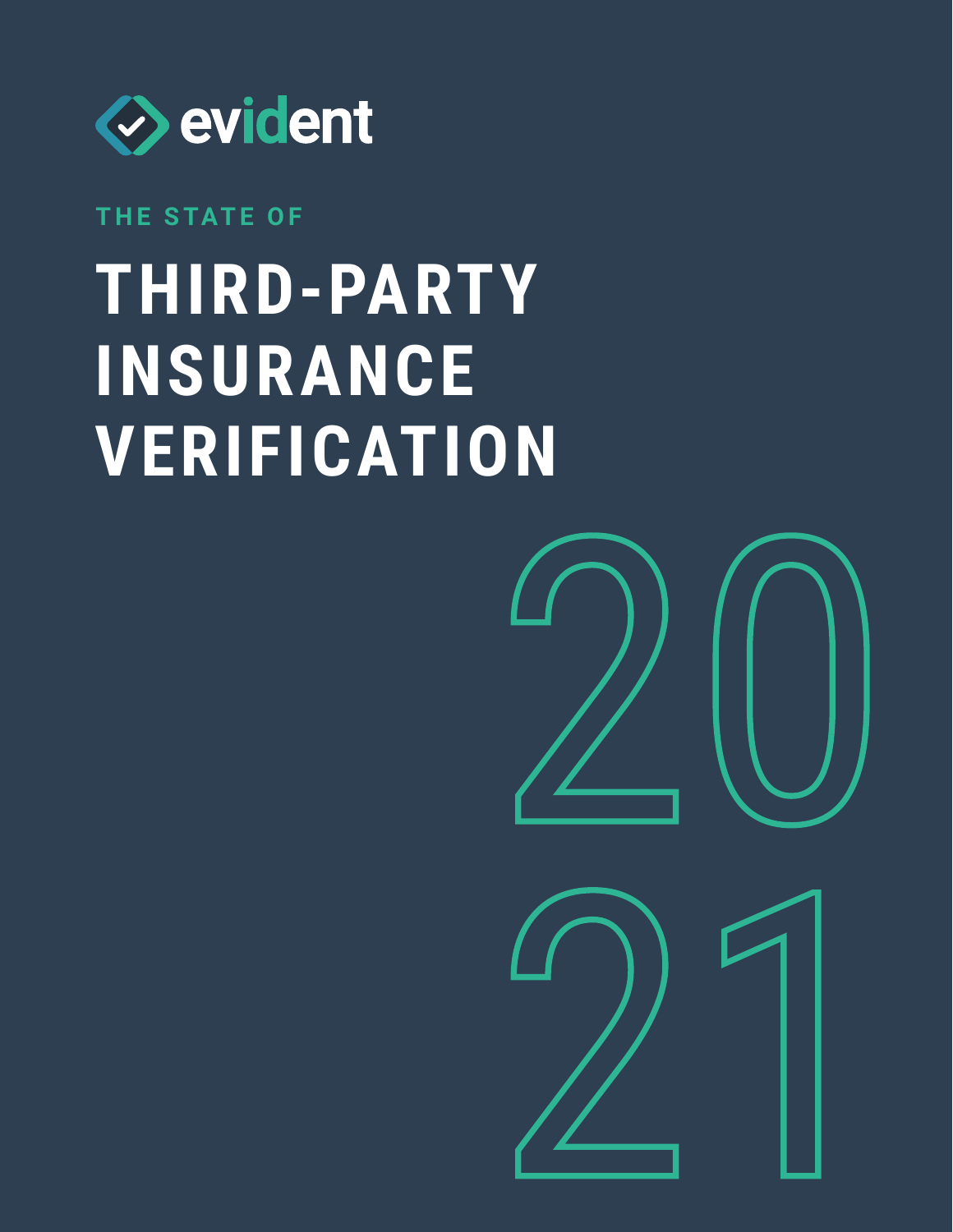## **Table of contents**

- **01 Executive summary**
- **02 Overview**
- **03 Methodology**
- **04 Key findings**
- **06 A note about 2020**
- **07 How to verify third-party insurance in 8 key steps**
	- $\blacktriangleright$  07

**Step 1:** Identify Requirements

▶ 08

 **Step 2:** Insured Receives & Understands Requirements

09  $\blacktriangleright$ 

> **Step 3:** Insureds & Brokers Work Together to Meet Requirements

#### 10

 **Step 4:** Insured Provides Proof to the Company that They Meet Their Requirements

10 ь

> **Step 5:** Company Evaluates COI to Assure it Meets Insurance Requirements

#### 11 ь

 **Step 6:** Company Notifies Insured if Requirements Aren't Met

11 ь

> **Step 7: Insured Corrects Unmet** Requirements

#### ь 12

 **Step 8:** Company Reverifies Insurance on an Ongoing Basis

#### **13 Conclusions | about evident**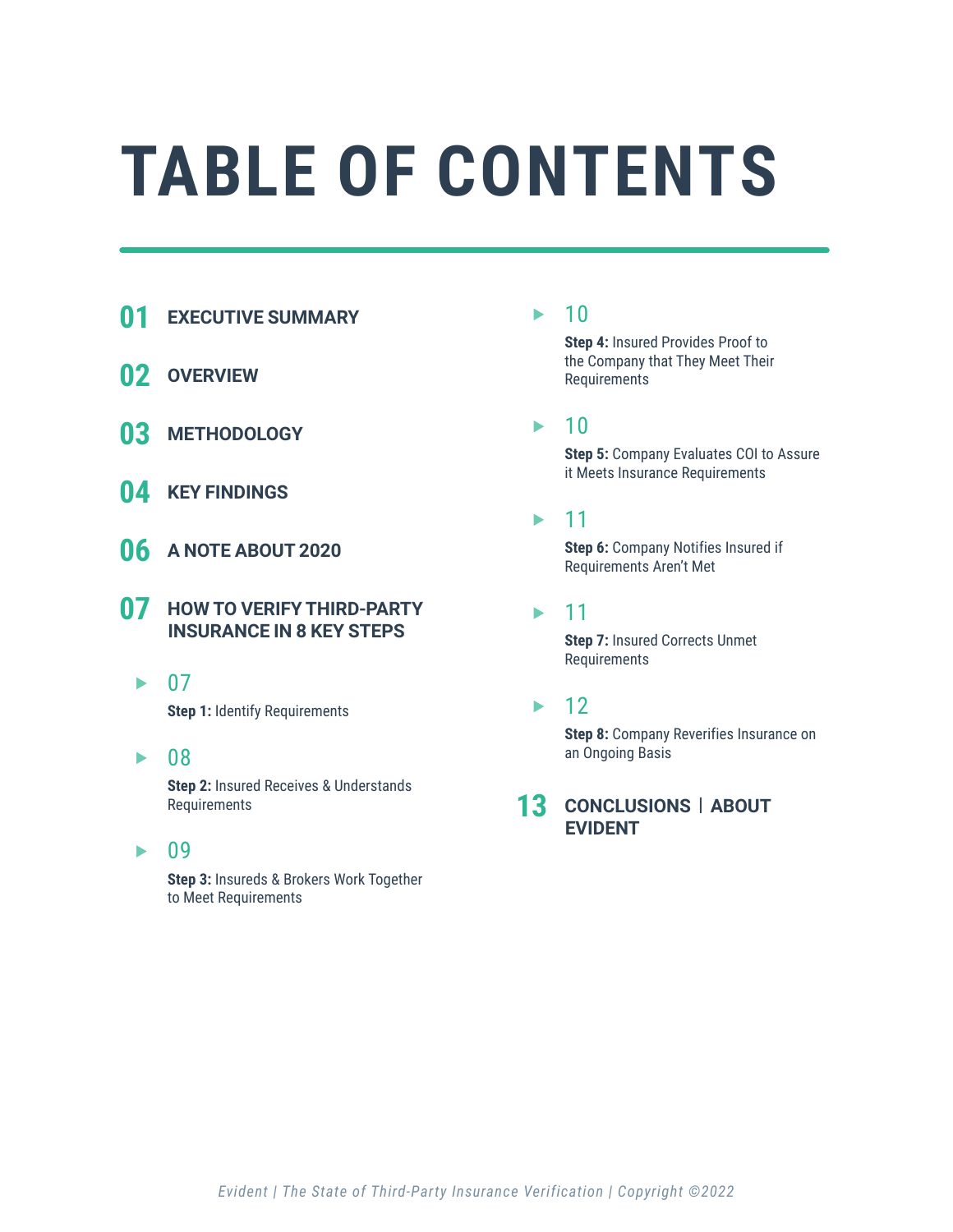# **EXECUTIVE SUMMARY**

In the realm of risk mitigation and management, verifying and improving insurance coverage for third parties is increasingly important. The more effectively companies can enforce compliance with insurance requirements, the lower the risk of unexpected vicarious liability claims related to incidents among third parties that can impact the company's brand and/or finances.

Our research shows that both performance and process for verifying and improving insurance coverage for third parties varies greatly. While the range is wide and some companies are achieving substantially higher rates, the **average compliance rate for third parties across all requirements is 25%. In other words, 75% of third parties are not meeting the insurance requirements established by the company.**

We have seen with our customers that by focusing on a few principles, there is potential to significantly increase these rates, thus reducing the company's risk and expense.

These areas are:



#### **Right-sizing insurance requirements**

Third-party requirements that are too specific or strict leads to an inefficient exception process. Focusing on overall business objectives and eliminating obstacles will improve performance in this area.



#### **Customer experience focus**

Shifting to a more efficient, automated process focused on better customer experience will make the process easier for Insureds and partners, driving higher and faster conversion rates.



#### **Partnerships**

Inclusion of other partners in the insurance ecosystem *(e.g. brokers, agents, and carriers)* is helpful to streamline the verification process and provide accurate coverage status.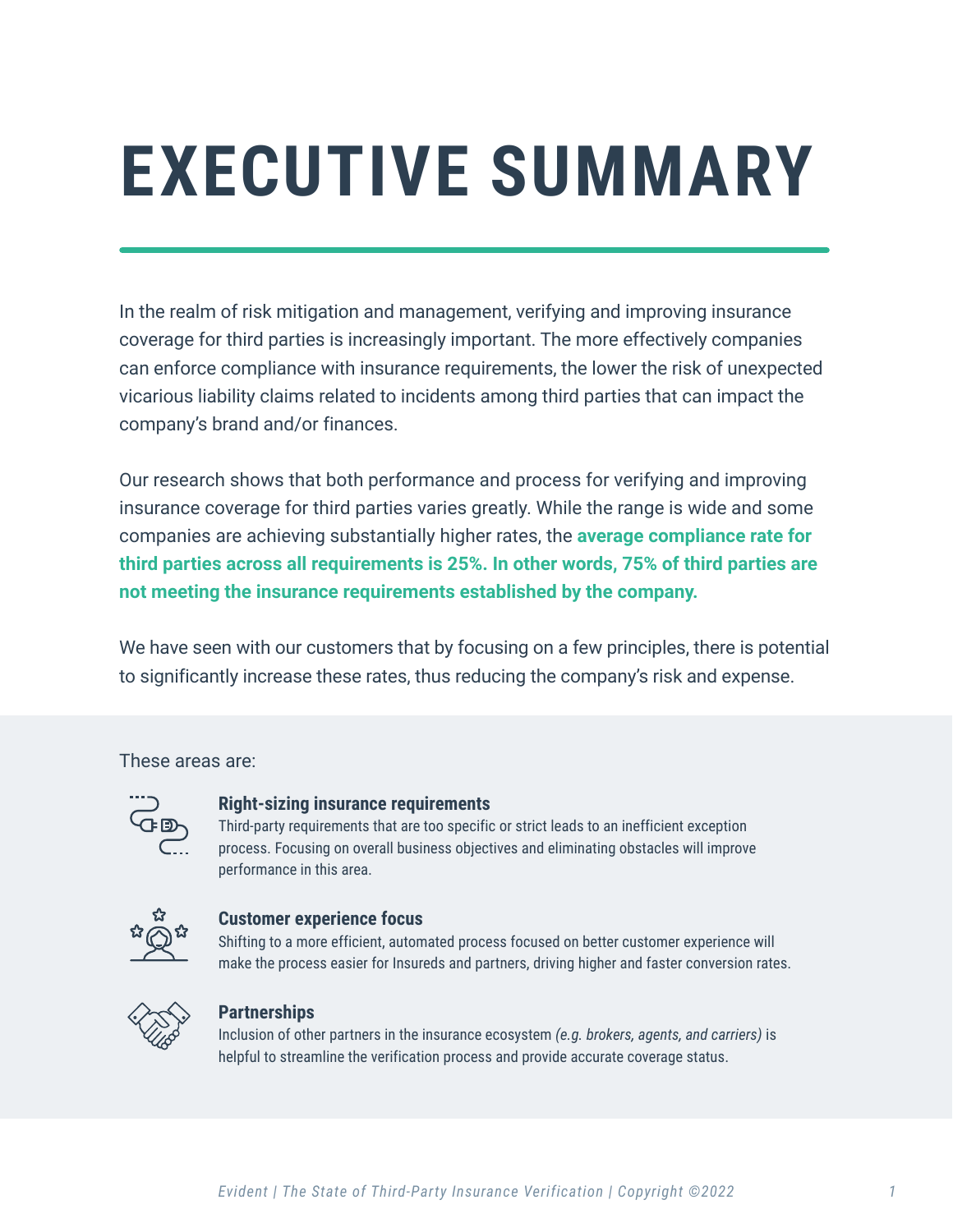## **Overview**

Requiring partners to carry insurance coverage is one of many ways enterprises manage their business risk. It provides a measure of protection against vicarious liability, or the risk of claims resulting from the actions of a third-party business, and it is distinguished from other measures as it is the only action that can actually result in the company receiving financial protection.

An example scenario is if a convenience store franchisor was forced to pay financial damages due to one of their franchisees having an accident in their store because the store carried insufficient insurance, even though said franchisee is contractually obligated to have an active insurance policy with a specific minimum level of coverage.

In order to be certain that coverage is active and in place, enterprises expend a great deal of effort to verify their third parties' proof of insurance. Evident's findings indicate that many enterprises struggle to perform this function and, hence, have a significant amount of vicarious liability hidden within their own third-party networks.

**This report was created to document Evident's experience with how companies are performing, how that performance can be improved, and how to improve their risk mitigation.**

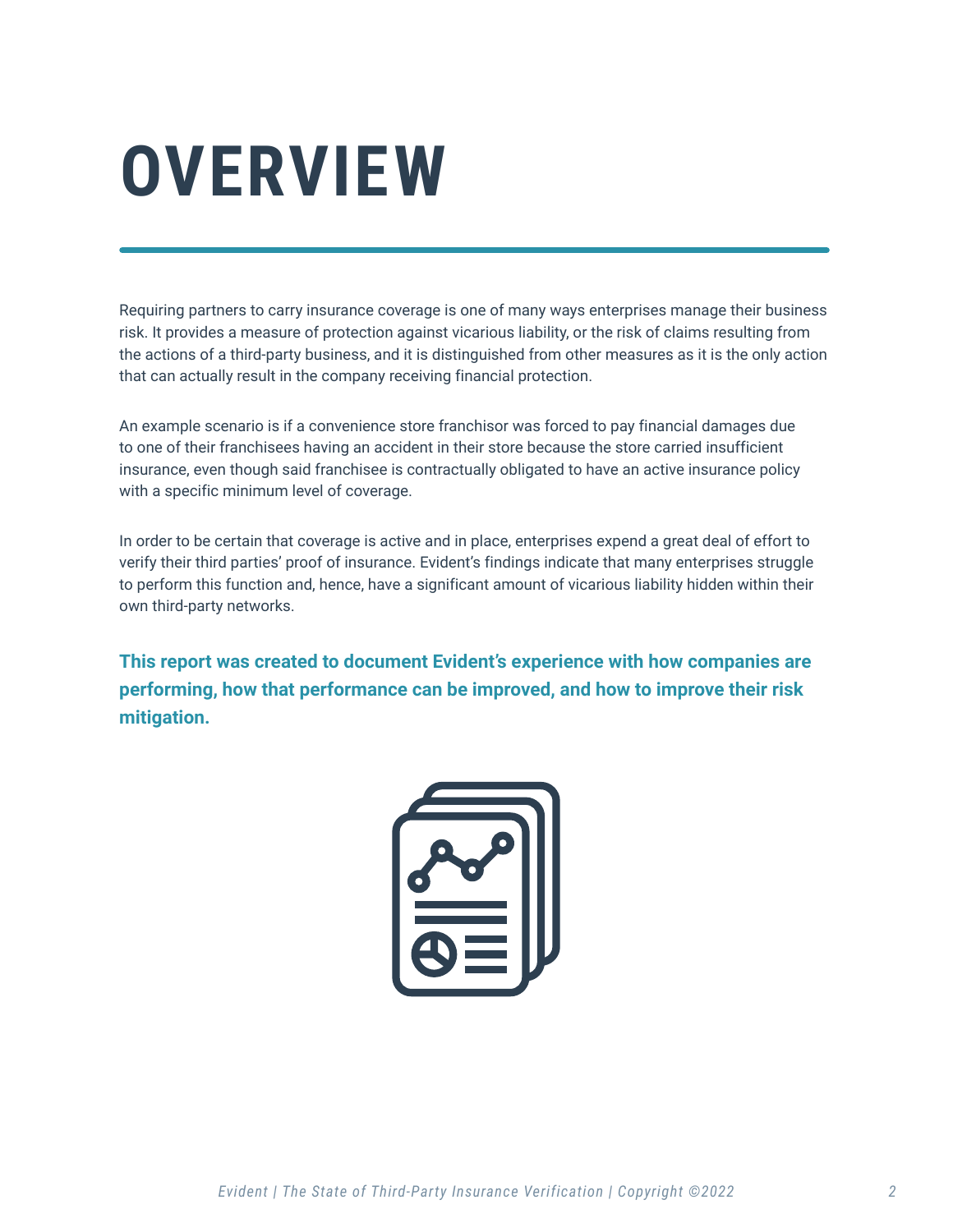## **Methodology**

**This report is based on data from Evident customers and the hundreds of thousands of partners, vendors, suppliers, and franchisors for whom they verify coverage.**

It should be stated that Evident's technology and team are focused on specifically improving performance for these statistics. Therefore, in order to establish a benchmark for how the average company is performing, Evident assessed its customers' capabilities and compliance prior to implementing Evident's software, thus eliminating improvements specifically driven by our solution.

With regard to terminology, it can be confusing to distinguish between the parties involved in insurance verification. For the purposes of this report, **"Companies"** will only refer to the organizations that are requesting verification. Parties that are receiving a request will be referred to as **"Insureds"**.

In this report, the term **"Compliance"** will refer to when an Insured meets all requirements from a Company. In order to measure this, the proof of insurance (typically a Certificate of Insurance or **"COI"**) must be compared to the Companies' requirements and confirm that coverage types, amounts, and conditions meet the criteria. **"Compliance Rate"** is derived by dividing the number of Insureds who have provided a COI that meets coverage type and amount requirements by the total number of Insureds. Therefore, an Insured could have a single missed coverage type or coverage amount and they would be considered non-compliant.

The number of Insureds that have responded to requests for documentation is the **"Response Rate"**, which is derived by dividing the number of Insureds who have provided some proof of insurance with the total number of Insureds contacted.

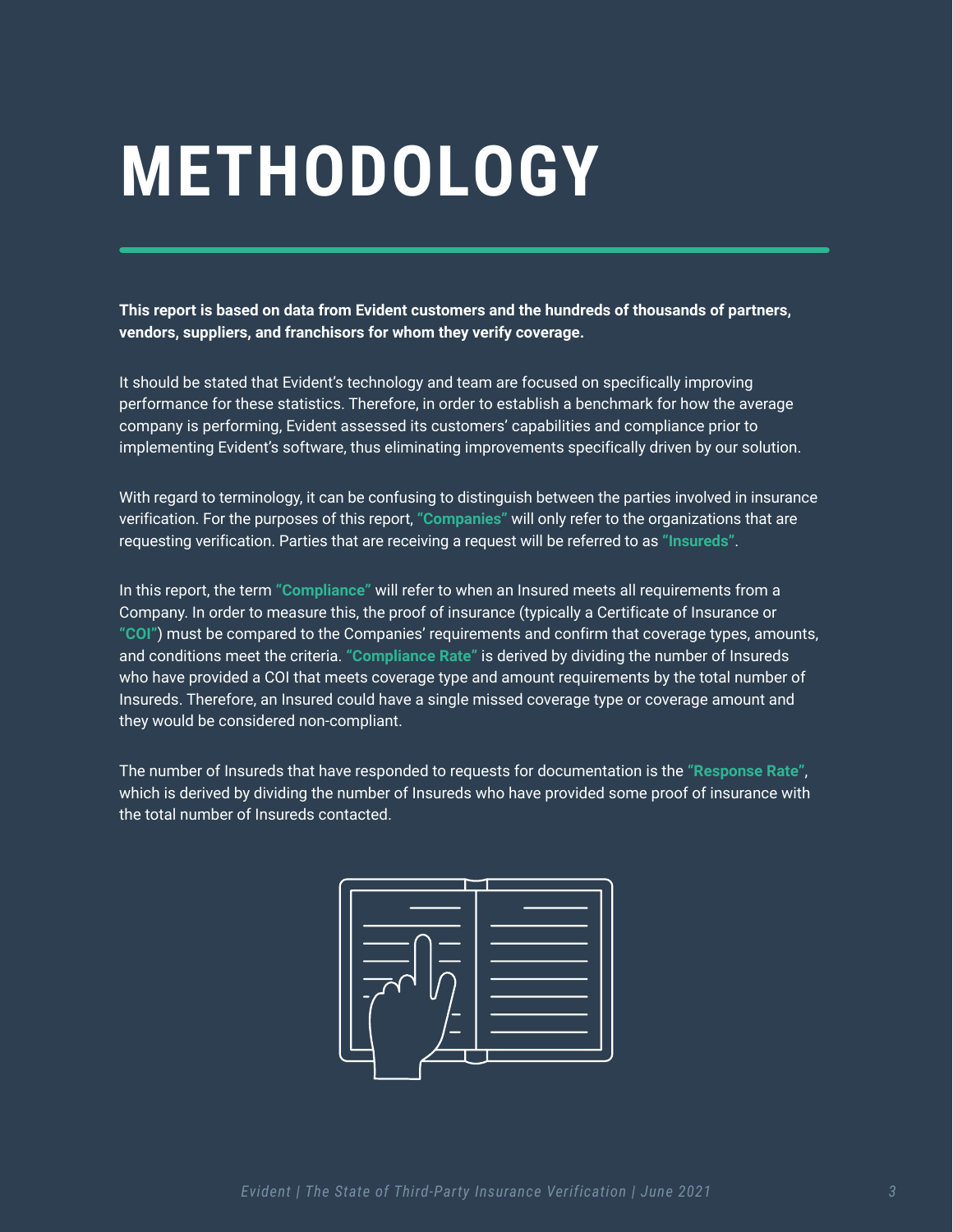## **Key findings**

## **75%**

of third parties are not meeting the insurance requirements established by the company

#### **Reasons for non-compliance**



**Verification Failure:** *Due to misunderstood requirements, weak review process, etc.* **Unresponsive:** *Due to bad contact data, confusing request UI, etc.* **Exceptions Made:** *Due to infeasible requirements, no Insured-level criteria* **Became Non-Compliant:** *Some or all coverage expired since last verification* **Won't Meet Requirements:** *Insured chose not to purchase additional required coverage*

#### **Companies have significant unmitigated risk.**

In short, performance on verifying coverage presents a great deal of opportunity for improvement. The overall compliance rate as stated in this report is based on the total compliance across all required policies for all Insureds.

**Based on this strict definition, the average compliance rate for Insureds across all requirements is 25%. In other words, 75% of Insureds are in some way failing to meet the requirements established by the Company.**

It should be noted that many Companies have a less stringent definition for compliance. Some Companies allow exceptions to their criteria to be considered compliant. Others consider all Insureds to be compliant until proven not to be as opposed to requiring verified proof of coverage to be considered compliant. Nonetheless, Evident believes this strict definition to be the most relevant in understanding the impact to risk.

Evident found there were many contributors to this low compliance rate, but that they can be categorized into four main areas: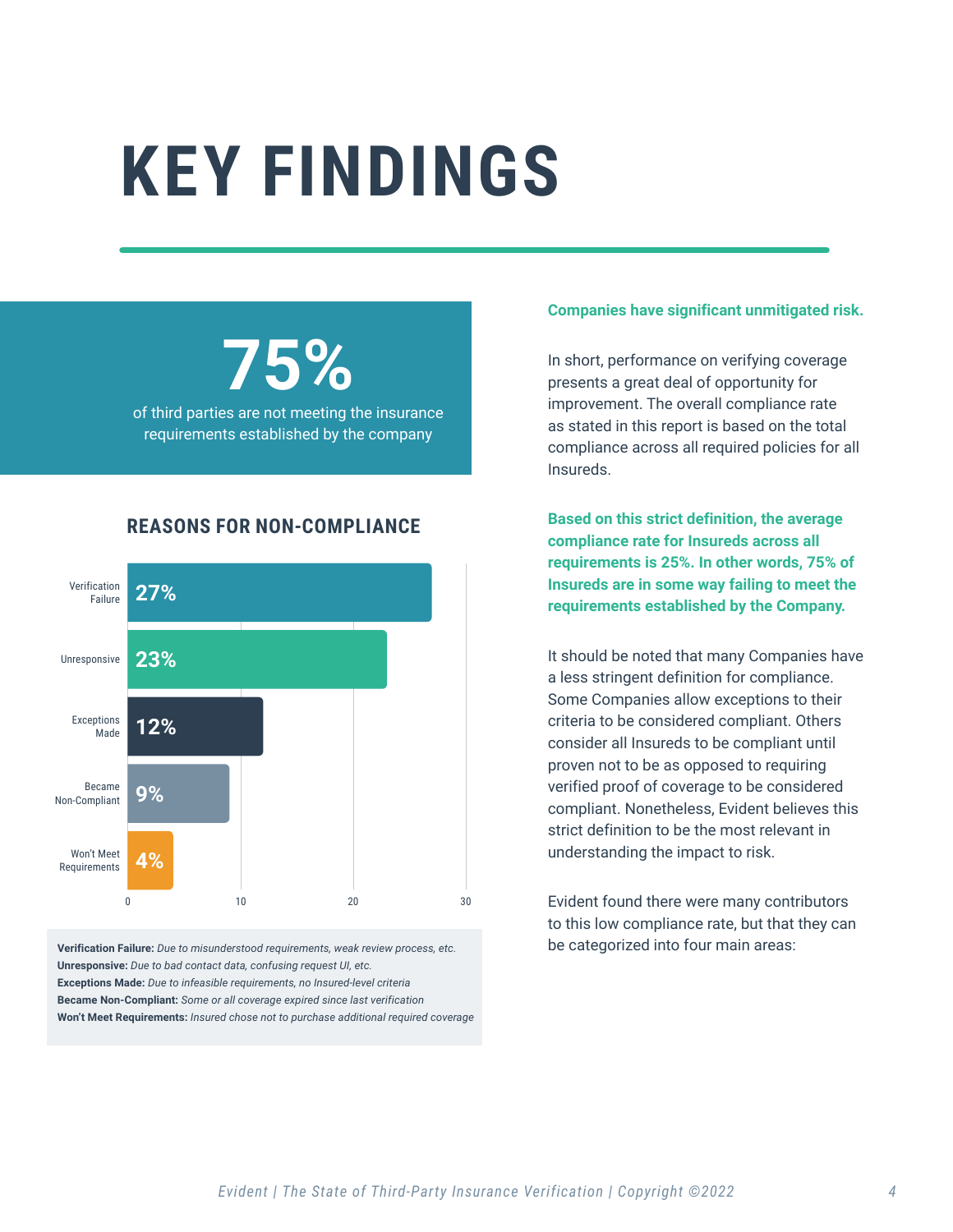## **Key findings**

First, Evident found that simply contacting and receiving a response from Insureds is a challenge for Companies.

#### **23% of Insureds did not respond to the Company's request for proof of insurance.**

Contributors to this problem include missing contact information, unclear communication of requirements, next steps and deadlines, and lack of process to support and manage relationships.

**Among the Insureds that did respond, more than half failed to be certified compliant. At 27% of Insureds, this was the largest contributor to non-compliance.**

Insureds in this group included those who never had their submission reviewed and those that stalled in the process and were never resolved by the Company due to lack of process or resources, or an inability to prescribe a remedy that the Insured could or would execute.

**For about 12% of Insureds, the Company made an exception to their own guidelines to allow them to proceed as a partner, despite not being compliant with requirements.**

Exceptions reflect several issues - a lack of flexibility in the process, inability to create Insured-level criteria, or requirements that do not align with business objectives. Reviewing and making case-by-case exceptions is expensive in terms of people and time, and can lead to errors and inconsistencies.

#### **About 9% of Insureds had been previously deemed compliant, but no longer met requirements.**

This is a risk for the company when it goes undetected and is typically due to a failure to renew policies, change in business circumstances for the Insured, or simply as a tactic to reduce total spend.

#### **Finally, 4% of Insureds were unwilling to meet the requirements, and no exception was made by the Company.**

There is a clear and significant opportunity for improvement in compliance and the resulting mitigation of vicarious liability. In the next section of this report, we will take a deeper look at existing processes and opportunities for improvement.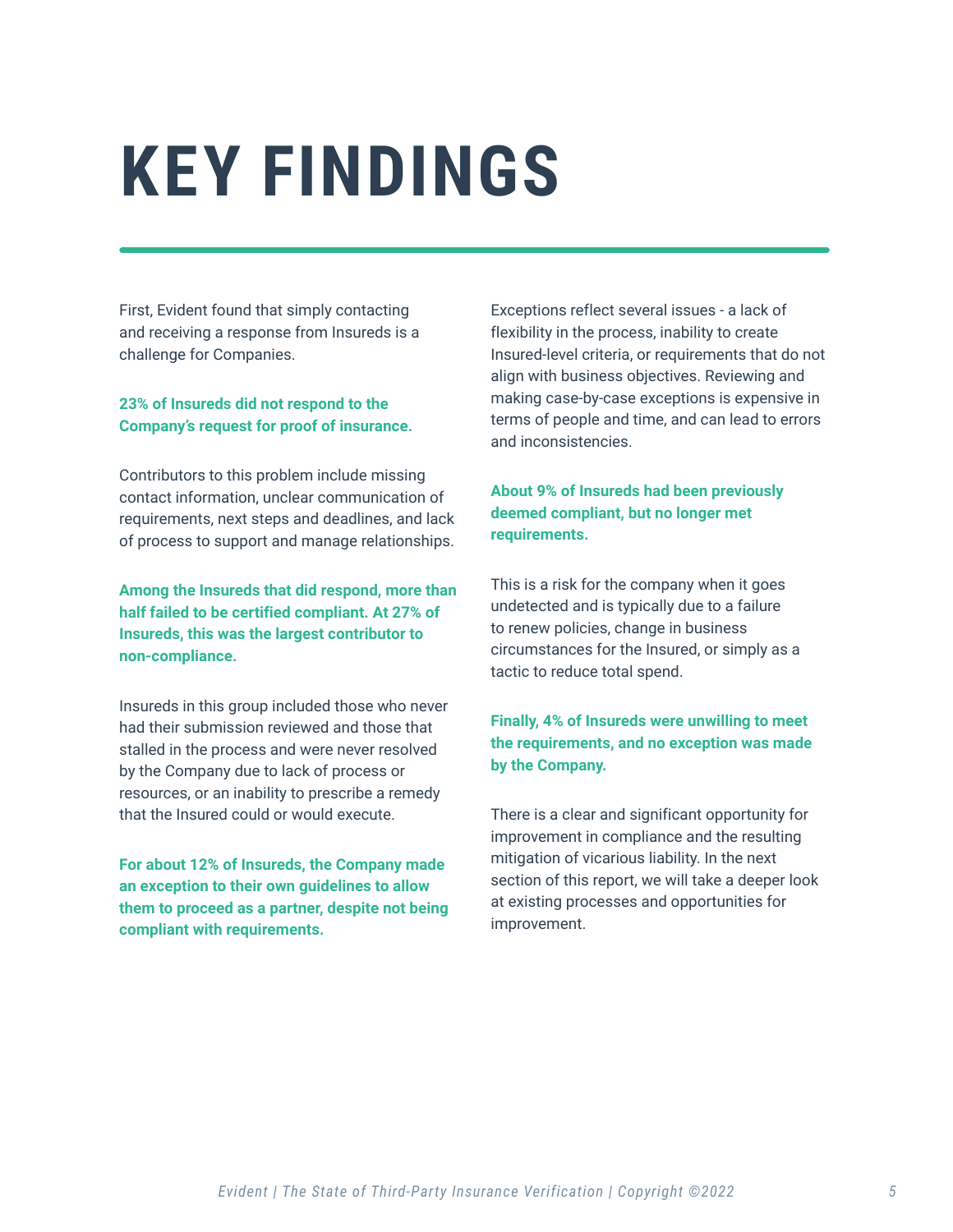## **About 2020**

In 2020, businesses saw **[unprecedented economic strife](https://www.claimsjournal.com/news/national/2021/03/30/302814.htm)** due to COVID-19, an **[unparalleled rise in](https://www.claimsjournal.com/news/national/2021/03/30/302814.htm)  [civil unrest](https://www.claimsjournal.com/news/national/2021/03/30/302814.htm)**, and the **[increased effects of climate change](https://www.natlawreview.com/article/future-climate-change-risk-regulation-insurers-america)**. The combination of these turbulent events has impacted insurance premiums, expected to **[increase an average of 11.6% next year across all](https://www.businessinsurance.com/article/20201222/NEWS06/912338652/Commercial-insurance-rates-set-to-continue-rising-in-2021)  [lines and claims](https://www.businessinsurance.com/article/20201222/NEWS06/912338652/Commercial-insurance-rates-set-to-continue-rising-in-2021)**.

Aside from the more obvious **[increases in medical liability premiums](https://www.mcknights.com/news/medical-liability-premiums-increase-by-highest-rate-in-15-years/)** due to the pandemic health crisis, businesses are seeing additional increases in **[cybersecurity insurance rates](https://www.insurancebusinessmag.com/us/news/professional-liability/rate-increases-rife-in-ae-professional-liability-market-250343.aspx)**, **[professional](https://www.insurancebusinessmag.com/us/news/professional-liability/rate-increases-rife-in-ae-professional-liability-market-250343.aspx)  [liability rates](https://www.insurancebusinessmag.com/us/news/professional-liability/rate-increases-rife-in-ae-professional-liability-market-250343.aspx)**, and **[global commercial insurance pricing](https://www.propertycasualty360.com/2021/03/02/global-commercial-insurance-pricing-up-across-lines-in-q4/?slreturn=20210230101228)**.

Along with premiums increasing, coverage limits are being reduced, and conditions (a legal language that excludes or narrows coverage) are increasing. For many businesses, managing insurance risk was simple - analyze losses from previous years (e.g. lawsuits, claims, and fines), and, based on those numbers, estimate next year's loss. With premiums increasing and coverage decreasing on multiple fronts, this practice may not be able to accurately predict a business' potential losses.

Lastly, there is one more risk factor that has changed, perhaps permanently. The number of employees working remotely in white collar roles has increased, and in many cases, significantly. Remote workers are generally thought to be more vulnerable to phishing, malware, and other cybercriminal attempts to exploit employees as a vector to attack the business. Shifting a significant number of employees toward remote work in such a short period of time has made Companies even less prepared for this potential threat.

**What businesses are learning now in 2021, as new risks continue to emerge, is that 2020 was not just an anomaly, but rather a pivot point into a new world for risk.** With this new reality, it is incumbent upon risk managers, legal teams, and insurance compliance experts to find new ways to protect their businesses.

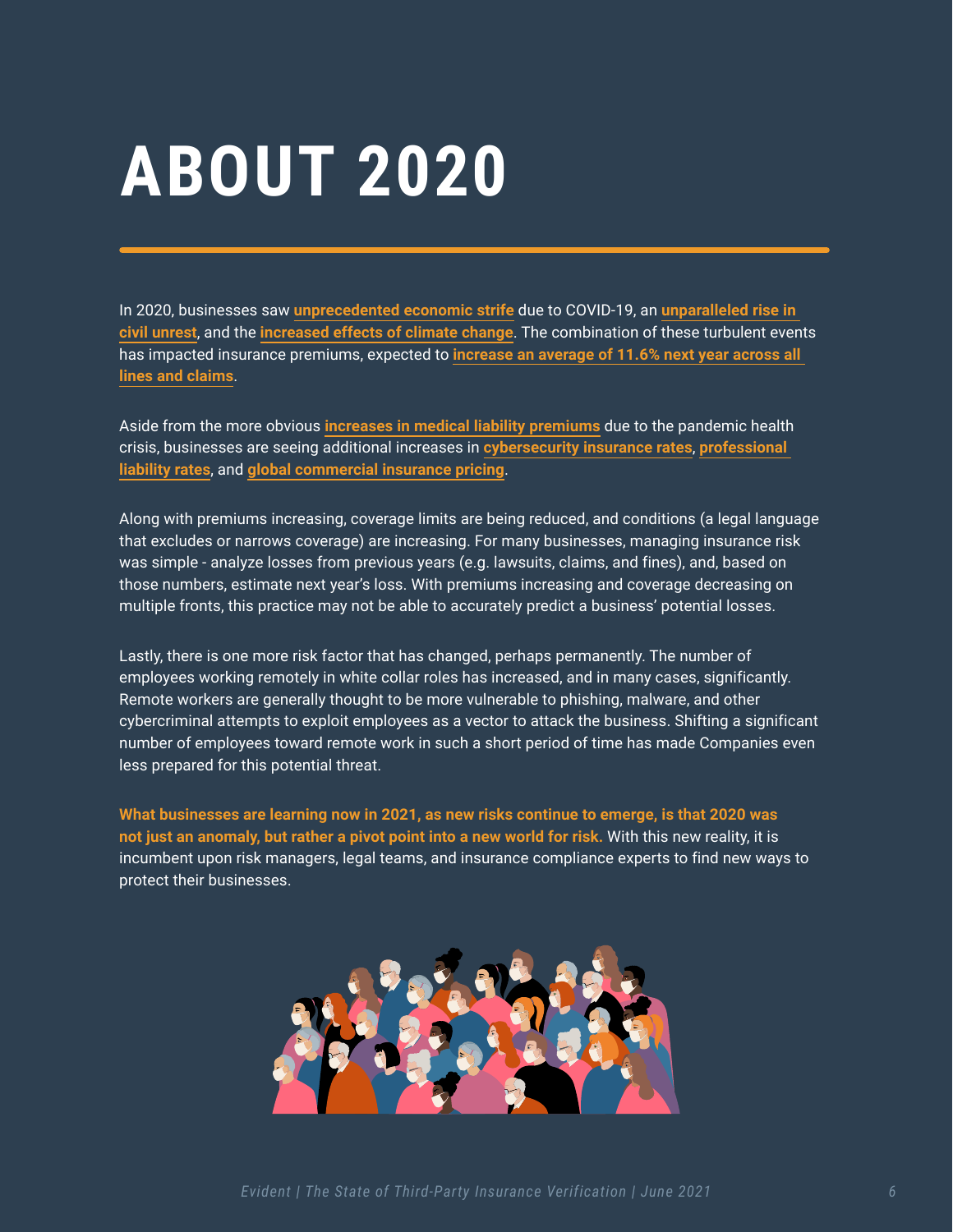*Evident identified 8 key steps to verifying third-party insurance. In this section, we will discuss improvements for each stage.*



## **STEP 1: IDENTIFY REQUIREMENTS**

Third party insurance requirements are ultimately intended to protect a Company's brand, and verification is a focused effort intended to reduce a Company's risk when the unexpected happens. Companies develop insurance requirements that correspond to risk areas for their industry and business. These can include, but are not limited to: general liability; workers compensation; property, auto, and umbrella liability; crime and employee dishonesty, etc.

Each requirement has a minimum coverage amount and contractual penalties are clear: any failure to comply will result in dismissal or at least removal for a period of time until they're able to demonstrate compliance. Requirements are, in many cases, extensive.

**Evident's average customer, for example, has 23 compliance criteria but some customers have up to 50.**

The high cost of third-party risk justifies this effort. Failure of the Insured(s) to be in compliance creates vicarious liability for the Company. Lawsuits that are not covered by insurance may end up accruing to the Company, especially if the Insured has the Company's same brand and likeness (e.g. franchisees, store chains, etc.). Something as simple as an incomplete Additional Insured listing can result in millions of dollars lost.

For Companies with low compliance rates for insurance verification, the first opportunity for improvement is to review and update their requirements. Requirements are often overly focused on reducing every risk without consideration for how such an extensive list will affect Companies' ability to comply. In crafting third party insurance requirements, Companies need to balance risk coverage with Insured expense and complexity. **If a risk management plan is created to achieve 100% compliance, but the operational results are 25%, then there is a serious gap in the model.**

Instead, strike a balance between reducing risk and achieving compliance. Companies should analyze their portfolio of partners and coverages, and identify the highest risks. If a rule or coverage amount is likely to (or has resulted in) an exception request, the rule should be reviewed.

#### **Key Tactic: Right-size Your Requirements**

*Companies must develop criteria that incorporate not only legal and insurance needs, but also business operations. Consider the trade-off between compliance and coverage. Companies should ask if the program will discourage desirable as well as undesirable business partners. Companies need to confirm that the requirements best align with their business objectives, for instance, supporting growth as well as reducing risk.*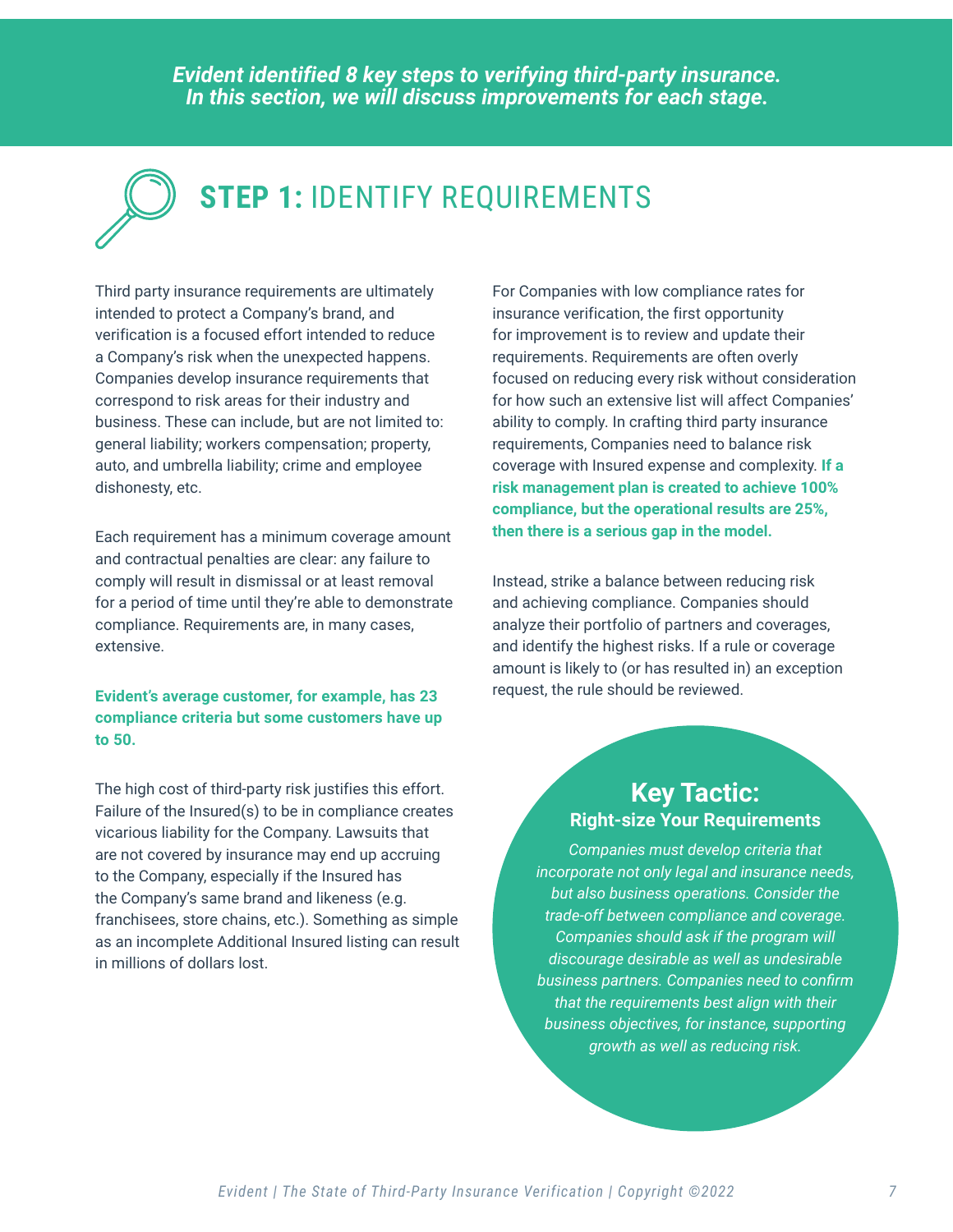

Companies formally communicate requirements to Insureds for two reasons:

- **• If they're onboarding the Insured as a new partner.**
- **• If the Insured is an existing partner, but the coverage to meet requirements has not been recently confirmed.**

The first challenge for Companies is the most basic - identifying the correct contact for the Insured and the best way to reach them. Tracking is typically done through calendar reminders or spreadsheets, although some Companies have upgraded to dedicated software.

Outreach is attempted through physical mail, email, and phone calls. Because this process involves so much manual effort, it is a significant impediment for many Companies that tends to be slow and errorridden. Many attempts to verify proof of insurance end here: incomplete, and with no information about the Insured's coverage or lack thereof.

#### **The impact is significant - on average, a quarter of Insureds do not respond to requests.**

For Companies that successfully deliver a verification request to the Insured, the next challenge is communicating the intentions and steps necessary to complete the process.

This is a critical step that appears to be another key point of failure. For many Companies, communication to their partners is only presented in legal or insurance-industry jargon, which is so difficult to understand that Insureds are forced to rely on their broker(s) to interpret the requirements.

#### **Key Tactic: Effective Outreach**

Effective outreach appears to rely on the following **three components**:

**1**

#### **Clear communication about objectives and processes.**

This is a critical step that increases the likelihood of compliance. If the Company has very achievable insurance requirements and still doesn't see an uptick in compliance rates, the fault is usually a lack of effective and/or consistent communication with Insureds to obtain their proof of coverage.

**2**

**A strong process for managing and successfully contacting Insureds.**  This is frequently a manual, iterative process, which includes maintaining lists, keeping up with personnel and job changes, and accurate contact information.

**3**

#### **A consistent demonstration of commitment to the program.**

This step should consist of persistent, productive relationships with the correct contact(s) at the Insured, and transparency about the seriousness of the Company with regard to compliance. This makes it clear that the Company is committed to helping, but is equally committed to enforcing requirements.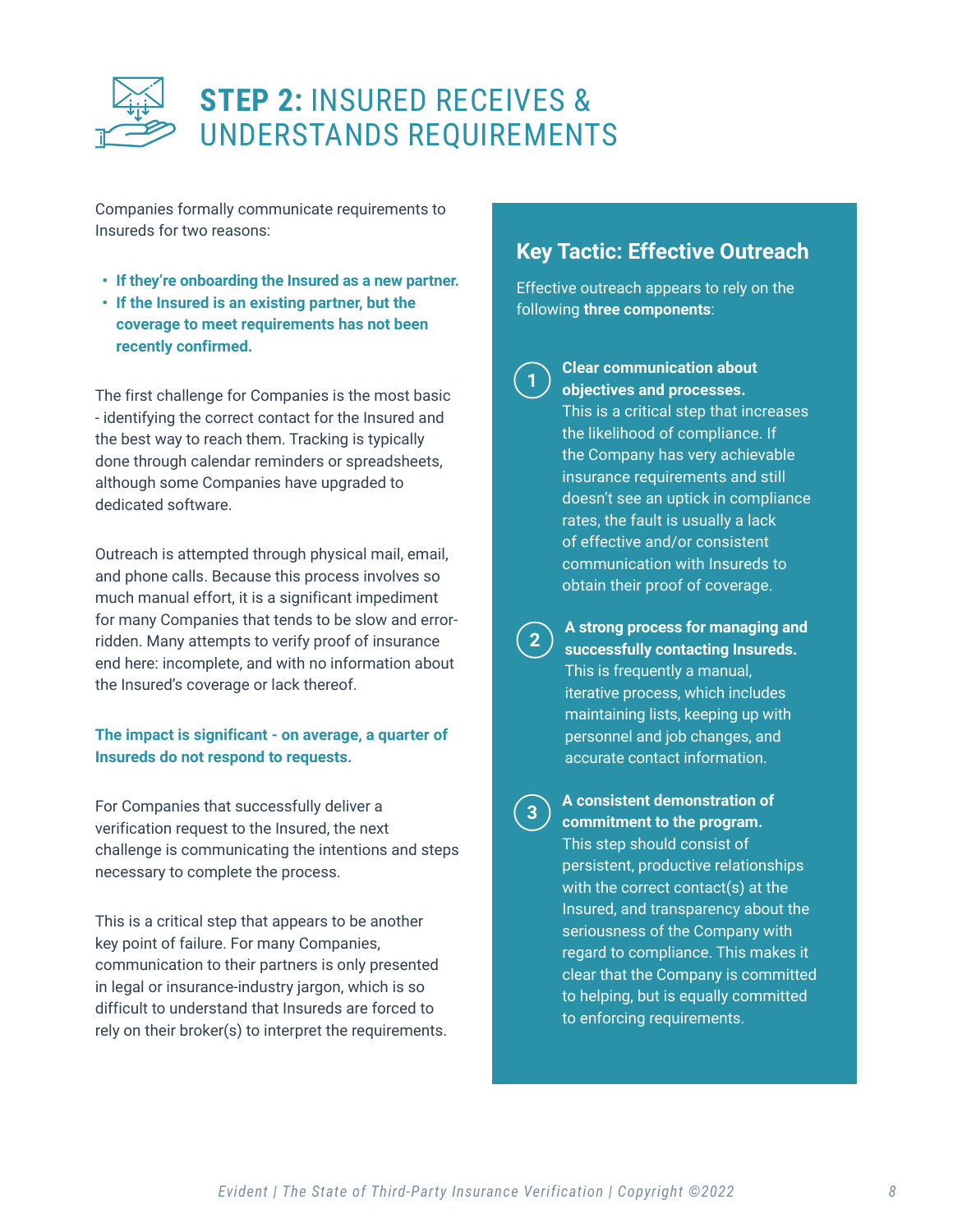## **Step 3:** Insureds & Brokers Work Together to Meet Requirements

Upon receipt of requirements, Insureds typically contact their broker, share the corporate requirements, and ask that a COI be created and sent to the requesting Company. COIs are often created uniquely for each request. They do not speak to all of an Insured's coverage, instead taking a Company's set of requirements and mapping an Insured's coverage to them.

In order to create a COI, the broker interprets the requirements, re-acquaints themselves with the policies they sold the Insured, and then creates a COI that demonstrates how the policies match to the requirements. Conventional coverage types - like general liability and property damage - are usually straightforward, but the more esoteric requirements like product liability, employee dishonesty, and other crime coverages can be complicated, and thus, problematic. Additional conditions that modify or narrow the coverage add complexity.

COIs often confuse various types of coverage, and fail to clarify how they are met. For example, some brokers use an ACORD 25 form - which is a general form used for many types of coverage - to represent a policy that actually has its own, dedicated, and specific ACORD form, such as Property Insurance (ACORD 27).

Another example is when multiple policy types cover the same liability, but it's not clearly indicated on the COI. And finally, a COI often fails to meet requirements if it doesn't represent key endorsements, exclusions, or other important conditions.

In general, COI creation often adds to the challenge of demonstrating and verifying compliance. The language can be difficult to interpret, and it could require the expert eye of an insurance or risk professional, a lawyer, or all of the above.

### **Key Tactic:**

### **Treat Brokers and Agents as Partners**

Brokers and other members of the insurance ecosystem play a critical role, and can be very helpful. Treating them as a key audience by understanding how you can make verification easier for them and help them achieve their business objectives will result in a better process for everyone to establish successful coverage, fulfill additional coverage, and ensure no extraneous coverage is mistakenly added. Successful tactics include: dedicated communications, time-saving programs to aggregate efforts across Insureds, and increasing degrees of integration.

#### **About workers compensation insurance**

Workers Comp is different from other insurance types.

 *Unlike general liability insurance, [worker's compensation insurance](https://www.ehealthinsurance.com/resources/small-business/whats-difference-general-liability-insurance-workers-compensation-insurance) is a state-mandated program that focuses on the needs of the employees when they get injured on the job. For example, if an employee slips and falls, you would file a worker's compensation claim to pay for medical expenses and lost wages… the key difference is who can benefit from an insurance claim.*

As opposed to insurance required by a Company, or simply a good business decision, Workers Comp is mandated by most U.S. States and is also no-fault. Due to the State mandate, it would be very unlikely that an Insured does not have Workers Comp insurance.

However, the few states that do not require Workers Comp, such as Texas, can skew results. If Workers Comp is a requirement, but the Company has many Insureds in Texas, they will need to either deploy Insured-level requirements, or make exceptions to requirements, in order to reflect their compliance status.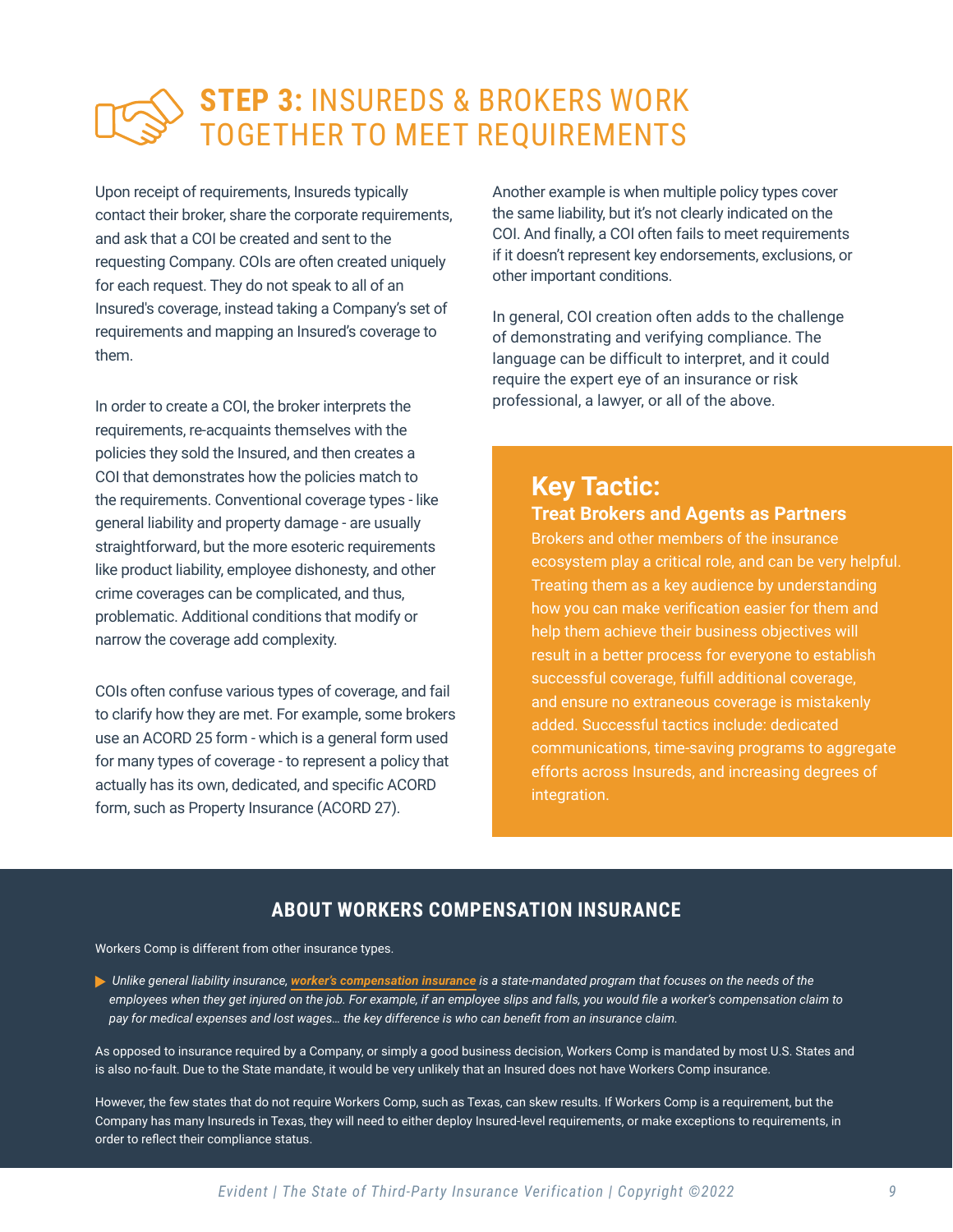

### **Step 4:** Insured Provides Proof to the Company that They Meet Their **REQUIREMENTS**

Once the broker shares the COI with the Insured, they can send it to the requesting Company.

While this step seems straightforward, the method of communication can easily add additional friction that results in fewer responses. Streamlining this process to make it very easy to share a COI and make it clear that the request has been completed all contribute to a more effective program. In addition, creating a process for brokers to directly reply to the requesting Company can also greatly reduce friction.

#### **Key Tactic: Provide Better Customer Experience**

Ultimately, the Company is the beneficiary of verification, therefore, doing everything possible to treat the Insured as a customer and make the process easier for them is in the Company's best interest. As such, Companies should provide timely updates and status, be clear about where the Insured is in the process, and offer help when stalled. This is likely a significant shift in approach, but Companies should treat the verification process the way an e-commerce merchant treats cart abandonment.



## **Step 5:** Company Evaluates COI to Assure it Meets Insurance Requirements

The Company's next challenge is to analyze the COI. **This is one of the most critical and the most underserved steps in the verification process**.

The data shows that less than half of responding Insureds were compliant, which is particularly problematic since many enterprises treat any responding Insured as compliant. In reality this significantly underestimates their exposure to claims.

#### *Why is this area such an under-performer?*

Reasons include not having enough resources to open and analyze the COI, or not enough insurance, risk, and/or legal expertise needed to interpret them. This is the top area of opportunity in terms of improving verification performance.

### **Key Tactic: Analyze**

It's not easy for Companies to get to this step and actually analyze documents, but failure to do so misses perhaps the greatest opportunity in the entire verification process. This step should provide the answer to a Company's actual compliance, which is the percentage of Insureds that have met requirements. Visibility into COI data will also allow Companies to identify specific Insureds and programs that present the highest risk. This step is the key to Companies identifying how to improve their program and reduce risk.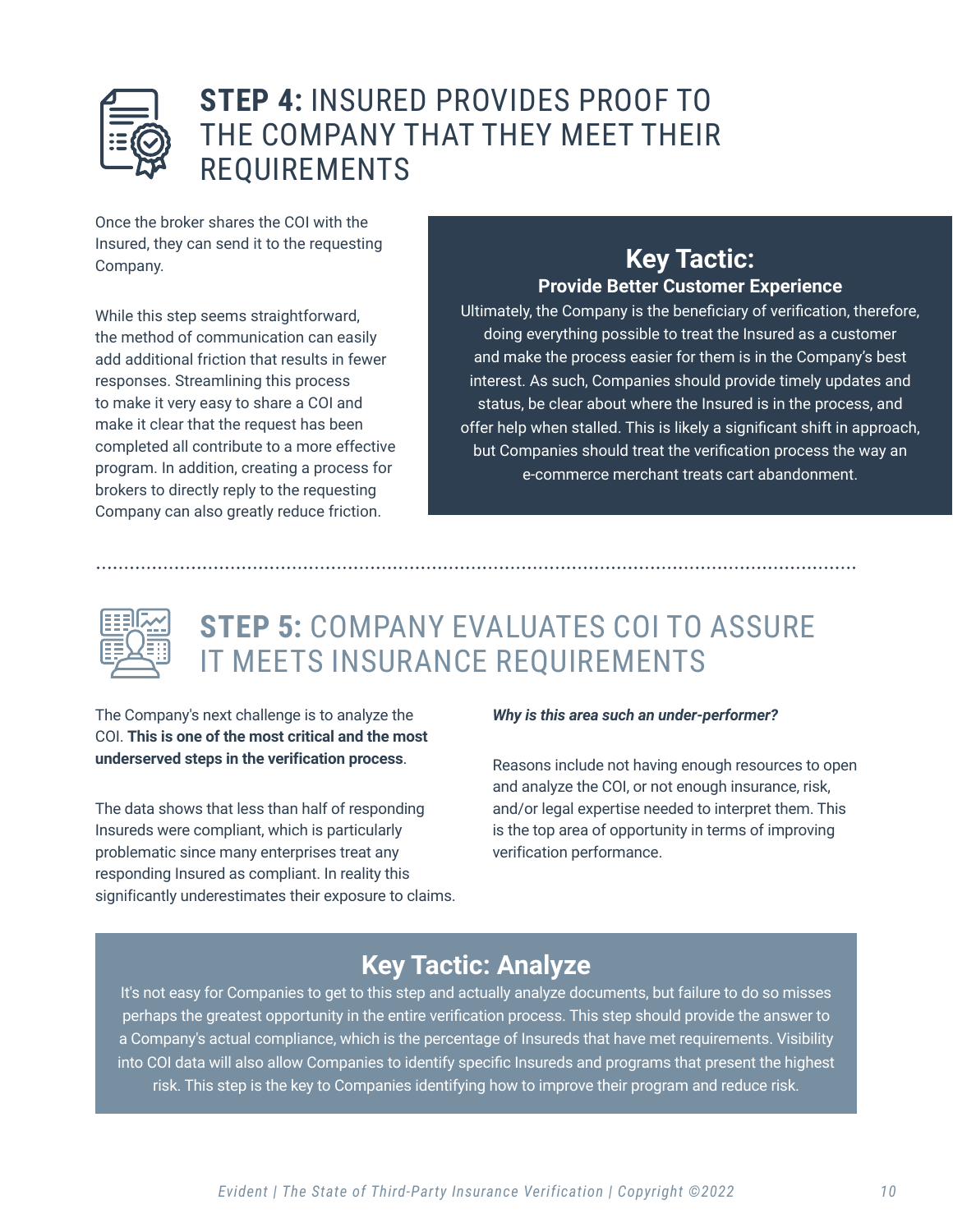## **Step 6:** Company Notifies Insured if Requirements Aren't Met

Upon completion of the analysis, the Company should have detailed information about gaps in coverage. The decisioning process that follows needs to consider if an exception is appropriate and, if not, the recommended remedy.

This is another step in which clear communication is critical. Simply notifying the Insured that they are out of compliance without being prescriptive about how to fix the problem often leads to a stall in the verification process.

Any communications around compliance should include specific, actionable recommendations. For example: *"Raise your general liability coverage by \$500,000 annually;" or "Add fraud coverage in the amount of \$1,000,000."*

Communications should ideally provide suggestions for how to fulfill the need, typically through a specialized broker, or through the Insured's existing broker.

### **Key Tactic: Decisioning**

After all this, you need to make a call about whether to allow an exception or not. This process needs to be crisp and consistent from one Insured to another, with a clear path and process to communicate to the risk team who must decide if a change to requirements is needed or if risk models need to be updated to accommodate different compliance levels.

### **STEP 7: INSURED CORRECTS UNMET REQUIREMENTS**

Corrective action to meet requirements will succeed or fail based on how well the Company does at describing the issue and the remedy. If this is done poorly, the process is likely to lag or fail at this stage. At this point in the process, the Insured has to make some decisions.

- ▶ Do they decide that they are unwilling to meet  **the requirements and risk being excluded from the Company's program?**
- **Do they believe they should have met the requirements and that their broker failed to deliver an accurate COI?**
- **Or, do they need to make adjustments to their policy that may or may not beget additional costs?**

In all of these cases, there is a significant risk that the Insured will feel "trapped" between experts and unsure about the conclusion based on their lack of understanding the issues with their coverage. Being able to provide specific guidance with clear explanations of the issues will provide a much better experience for the Insured and drive higher, faster conversion.

### **Key Tactic: Be Prescriptive**

If you want your Insured to act, and preferably act quickly, you'll need to provide specific remedies. Tell them exactly what needs to change. Provide them with language to take to their broker, or better yet, offer to communicate with the broker directly. Offer them ways to fulfill your coverage requirements. Making the process extremely easy ensures that your Insureds will comply and be grateful for the positive experience.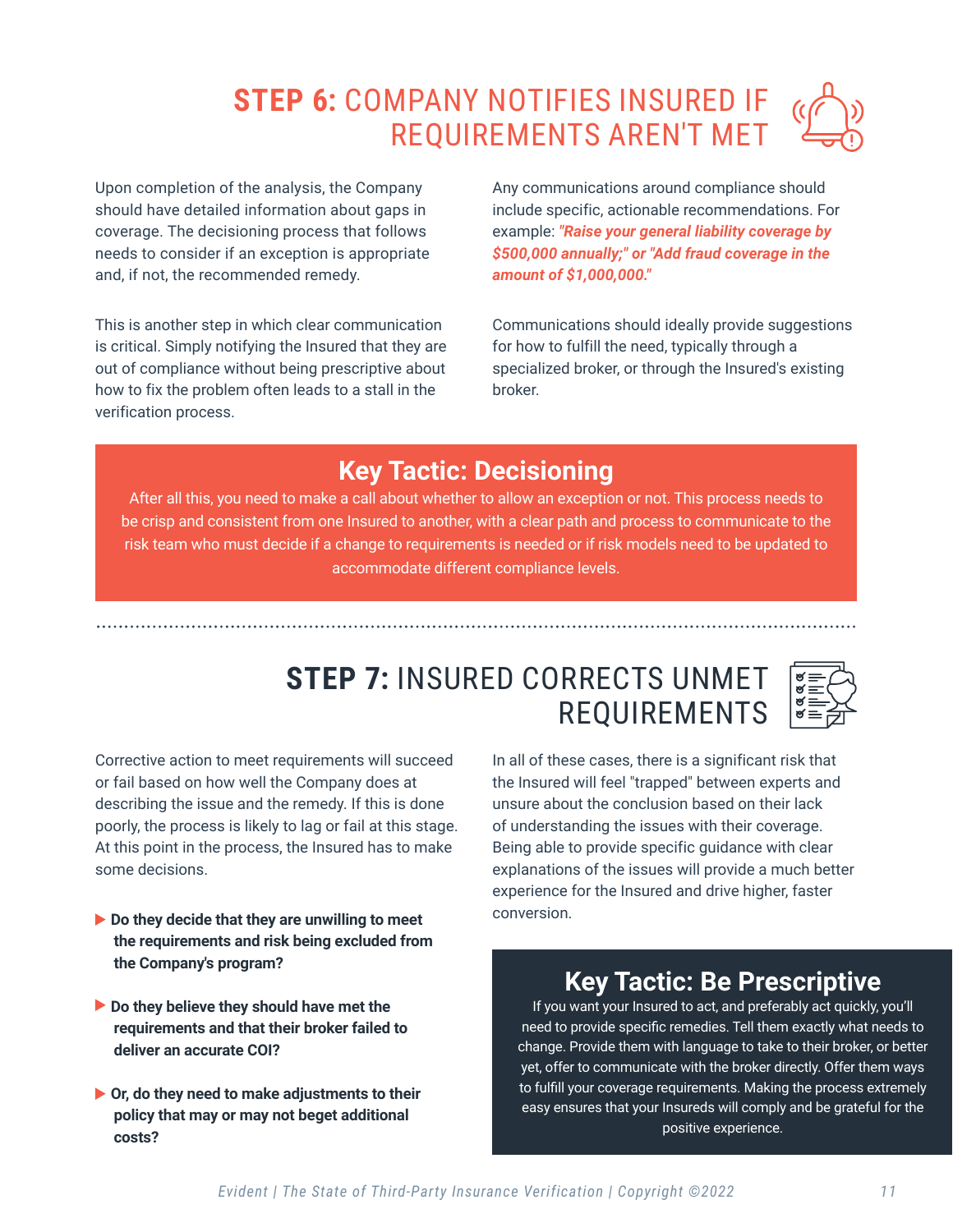

All of the above describes a single instance of verifying coverage, but a basic verification is just a quick snapshot that doesn't capture changes over time. In order to be sure your risk is contained, you must have a way of assessing your coverage at any given moment. This means ongoing monitoring, or at least reverifying at expiration.

#### **Key Tactic: Understand Your Insured Profile**

Know your Insureds and your risk. Just as depth of information is critical to improving your process, recency of that data is vital to accuracy of risk models.

*Do you run the risk of fraud from canceled policies that were only purchased to meet requirements?*

*Do you have a handful of high-risk Insureds or some Insureds that present a much greater risk to your business?*

*How will you identify these risks?*

### **About Additional Insured**

One of the highest value actions a company can take to contain risk is to be listed as an Additional Insured on the Insured's policy. This allows them to enjoy all the benefits of being insured and to make a claim directly to the Insurer; however, only 68% of policies had the company listed as an Additional Insured.

**68%** of policies had the company listed as an "Additional Insured"